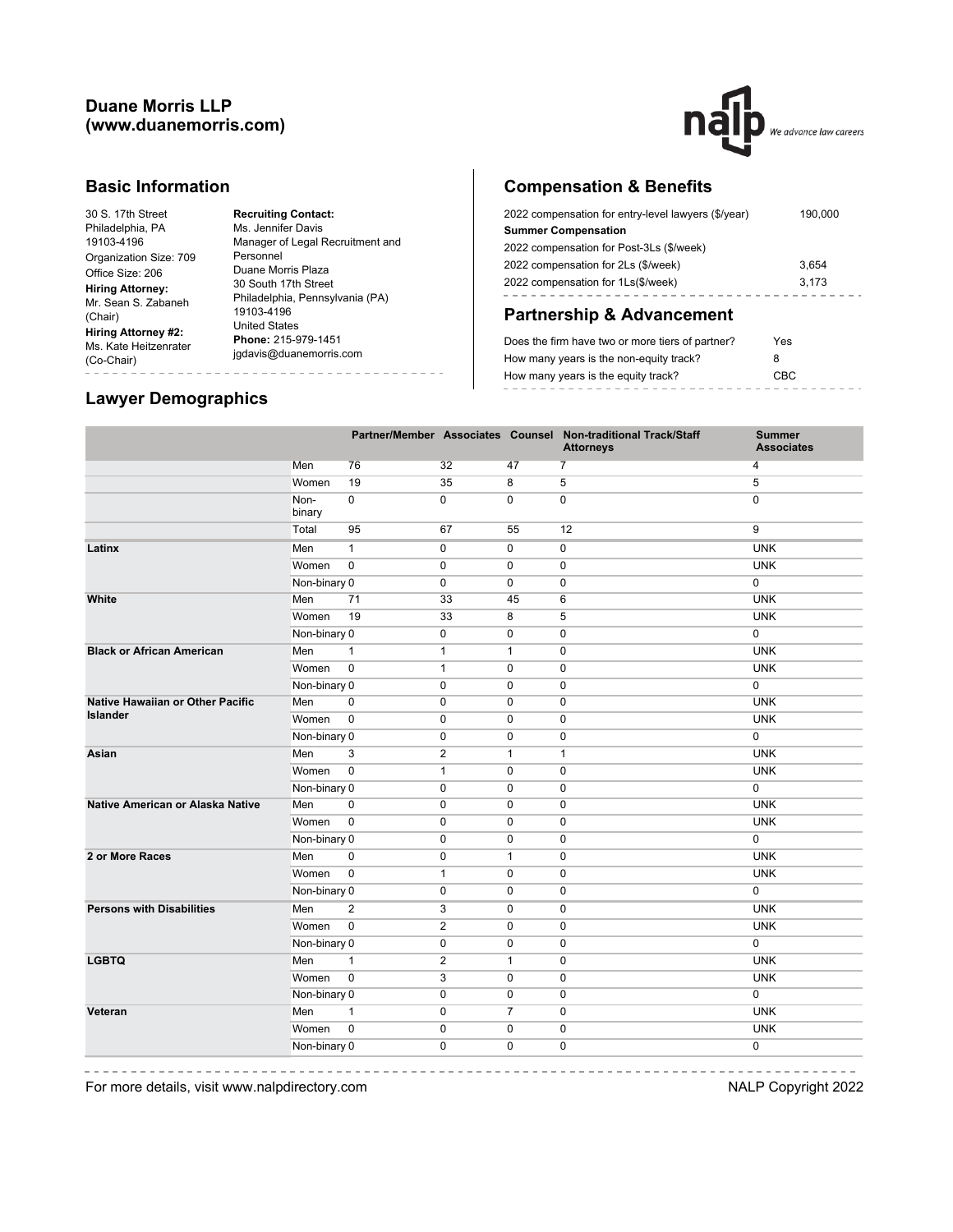

# **Pro Bono/Public Interest**

| Average Hours per Attorney last year<br>Percent of associates participating last year<br>Percent of partners participating last year<br>Percent of other lawyers participating last year     | 51<br>93%<br>87%<br>75%                                       |
|----------------------------------------------------------------------------------------------------------------------------------------------------------------------------------------------|---------------------------------------------------------------|
| % Firm Billable Hours last year                                                                                                                                                              | N/A only calculate for Firmwide; 2.8% Firmwide billable hours |
| Katharyn I. Christian McGee, Esq.<br>Pro Bono Counsel<br>215-979-1879<br>kichristianmcgee@duanemorris.com<br>Is the pro bono information indicated here firm-wide or specific to one office? | Office-specific                                               |

## **Professional Development**

| Evaluations                                                                                        | Annual |
|----------------------------------------------------------------------------------------------------|--------|
| Does your organization use upward reviews to evaluate and provide feedback to supervising lawyers? | Yes    |
| Rotation for junior associates between departments/practice groups?                                | No     |
| Is rotation mandatory?                                                                             | No     |
| Does your organization have a dedicated professional development staff?                            | Yes    |
| Does your organization have a coaching/mentoring program                                           | Yes    |
| Does your organization give billable hours credit for training time?                               | No     |
|                                                                                                    |        |

# **HIRING & RECRUITMENT**

| <b>Began Work In</b>                       |          |                                |          |                                | <b>Expected</b> |
|--------------------------------------------|----------|--------------------------------|----------|--------------------------------|-----------------|
| <b>LAWYERS</b>                             | 2020     | <b>Prior Summer Associates</b> | 2021     | <b>Prior Summer Associates</b> | 2022            |
| Entry-level                                | 8        | 6                              | 4        | 4                              | 8               |
| Entry-level (non-traditional track)        |          | 0                              | $\Omega$ | $\mathbf 0$                    | <b>TBD</b>      |
| <b>Lateral Partners</b>                    |          | $\Omega$                       | 3        | $\mathbf 0$                    | <b>TBD</b>      |
| Lateral Associates                         | 9        | $\Omega$                       | 14       | $\mathbf 0$                    | TBD             |
| All Other Laterals (non-traditional track) |          | $\Omega$                       | $\Omega$ | $\Omega$                       | <b>TBD</b>      |
| Post-Clerkship                             |          |                                |          | 1                              |                 |
| LL.M.s (U.S.)                              | 0        | 0                              | $\Omega$ | 0                              | $\Omega$        |
| LL.M.s (non-U.S.)                          | $\Omega$ | $\Omega$                       | $\Omega$ | 0                              | $\Omega$        |
| <b>SUMMER</b>                              |          |                                |          |                                |                 |
| Post-3Ls                                   | $\Omega$ | $\Omega$                       | $\Omega$ | 0                              | $\Omega$        |
| 2 <sub>ls</sub>                            | 7        |                                | 8        | 1                              | 8               |
| 1 <sub>ls</sub>                            |          | $\Omega$                       |          | $\Omega$                       |                 |

| Number of 2021 Summer 2Ls considered for associate<br>offers |                                  |
|--------------------------------------------------------------|----------------------------------|
| Number of offers made to summer 2L associates                |                                  |
| General Hiring Criteria                                      | Superior academic achievement, I |

law school activities, job experience and extracurricular activities.<br>- - - - - - - - - - - - - - - - - - ------------------------------

## **General Practice Areas**

----------------------------

| <b>GENERAL PRACTICE</b><br><b>AREAS</b> | <b>EMPLOYER'S</b><br><b>PRACTICE GROUP</b><br><b>NAME</b> | NO. OF<br><b>PARTNERS/MEMBERS</b> | NO. OF<br><b>COUNSEL</b> | NO. OF<br><b>ASSOCIATES</b> | NO. OF<br><b>ENTRY-LEVEL</b><br><b>PLACEMENTS</b><br><b>IN THIS</b><br><b>PRACTICE</b><br><b>AREA LAST</b><br><b>YEAR</b> | NO. OF<br><b>NON-TRADITIONAL</b><br><b>TRACK/STAFF</b><br><b>ATTORNEYS</b> |
|-----------------------------------------|-----------------------------------------------------------|-----------------------------------|--------------------------|-----------------------------|---------------------------------------------------------------------------------------------------------------------------|----------------------------------------------------------------------------|
| <b>Business, Corporate</b>              | <b>Business</b><br>Reorganization                         | 6                                 | $\Omega$                 | 3                           | 0                                                                                                                         | 0                                                                          |
| <b>Business, Corporate</b>              | Corporate                                                 | 14                                | 12                       | 8                           |                                                                                                                           | 0                                                                          |
| <b>Labor and Employment</b>             | Employment, Labor,<br>Benefits & Immigration              | 12                                | 3                        |                             |                                                                                                                           | 0                                                                          |
| <b>Business, Corporate</b>              | Health Law                                                |                                   | 3                        | 4                           |                                                                                                                           | 0                                                                          |
| <b>Intellectual Property</b>            | <b>Intellectual Property</b>                              | 11                                | 6                        | 6                           | $\Omega$                                                                                                                  | $\mathbf 0$                                                                |